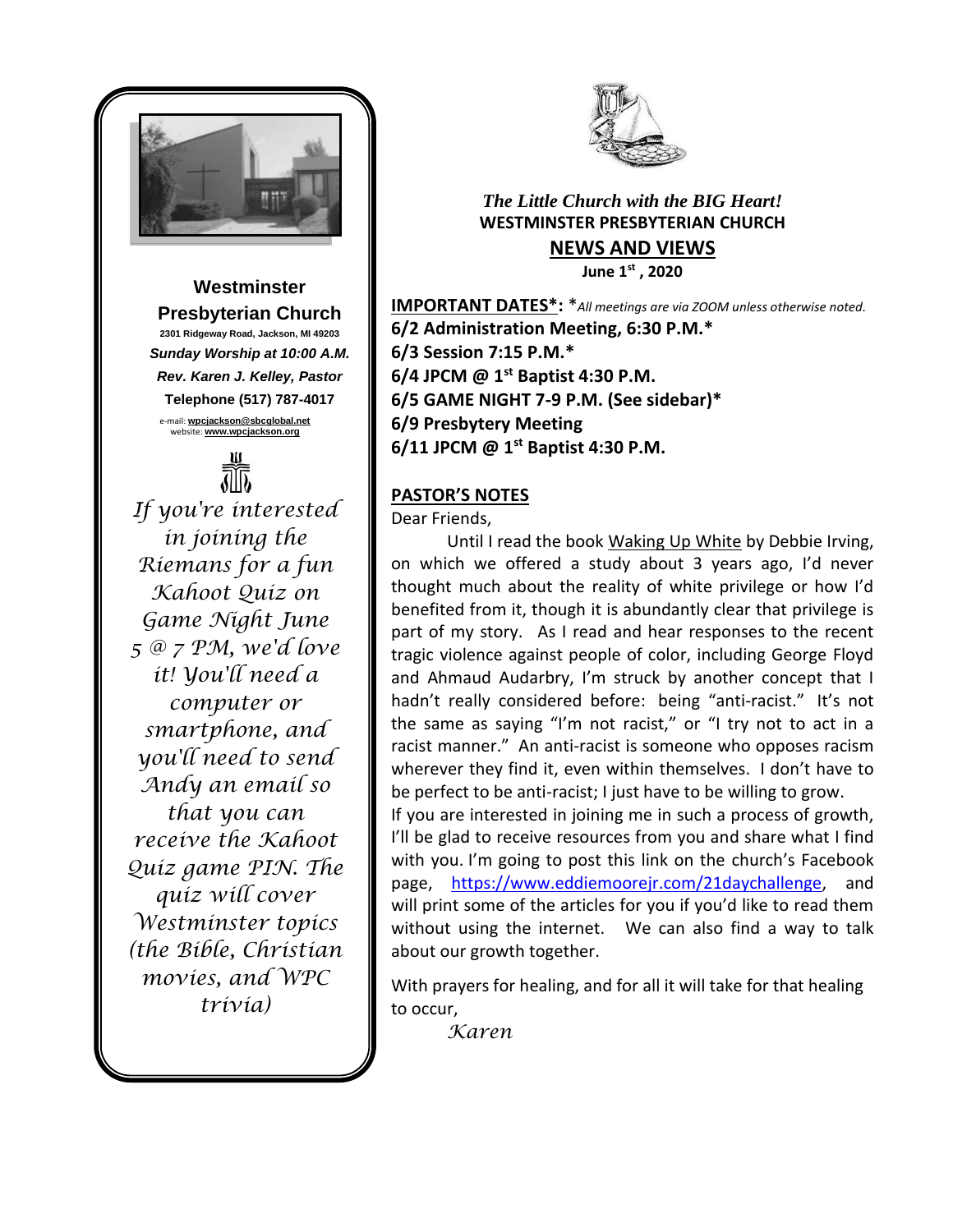#### **SERVING ONE ANOTHER**

\***"Give you a ride to church"** If you are frustrated by technology and having to punch in codes, OR if you have a finite amount of long-distance minutes, we can place a three-way call to add you to our service by phone. Please let Rev. Karen know, and she'll connect you with a phone buddy who can give you a telephone "ride"!

**\*Anthem Offering** If you enjoyed the anthem and would like to hear it again any time you wish, contact the church office with an email and Jon will send an MP3 to you for your enjoyment.

#### \***Libby Rieman Offers to Buy Groceries**

If you are need of someone to buy groceries for you, please contact Libby Rieman. Please stay safe and continue to follow social distancing guidelines.

### \***Christie Willcock has offered to make masks** for anyone who needs one.

### **\*Bible Study to Begin**

Marilyn Acton-Dowell has expressed her willingness to begin a Bible Study over Zoom. Thank you, Marilyn! No day or time has been determined yet. We do have the list of those who indicated on their Three Gifts forms that they would like to be part of a Bible Study. Feel free to let Marilyn or the office know if you also are interested (or aren't sure whether or not you wrote that on your form.)

### **SET UP YOUR PERSONAL WORSHIP SPACE**

As we continue to gather for worship from our homes, some have found it helpful to set up a space for worship, using items that draw your attention to God, or that remind you that you stand on holy ground. A cross, a Bible, a picture, a candle are not objects that we worship, but they are visual cues that point us to the One whom we do worship. This may well be a space that you also use for other tasks, but on Sunday mornings you can set aside the purpose of worship.

#### **PRAYING FOR ONE ANOTHER**

Know that your WPC Session, Pastor and Staff are holding every single one of you in prayer during this difficult time.

### **CAMP GREENWOOD**

Due to the current Pandemic we made the decision to cancel in-person summer camp for the 2020 season. This does not mean that Summer Camp 2020 is not happening. We are in the process of finding ways to "Bring Camp to You". A survey will be coming out with more information and we eagerly await your response. For other information about our cancellation policy and virtual camp please visit us at: [http://campgreenwood.org/summer-camp/summer-camp/](https://campgreenwood.us4.list-manage.com/track/click?u=fec26ecb409c276af03b6d3db&id=f5a0ad7a91&e=e207a75e22)

#### **ONLINE GIVING OPTION**

WELCOME NEWS! There is a link on our website and on our Facebook page. Those who are already giving should be aware that if you choose to give online, there is a 2% fee deducted when your gift is transferred to the church. There is an option available to increase the gift to help offset this fee. If you want to set up your regular gift to be sent to the church automatically, you may be able to do it through your own bank or credit union without fees.

#### **SPRING "WORK DAY"**

Westminster's Spring "Work Day" this year didn't happen due to the governor's "Stay Home-Stay Safe" orders. However, the Johns' removed the bush from in front of the Cross outside, and Kenworthy's are committed to beautifying our great outdoors by spreading grass seeds! There's a black notebook in the box to the left of the main entrance with a list of things needing to be done. You'll need to bring your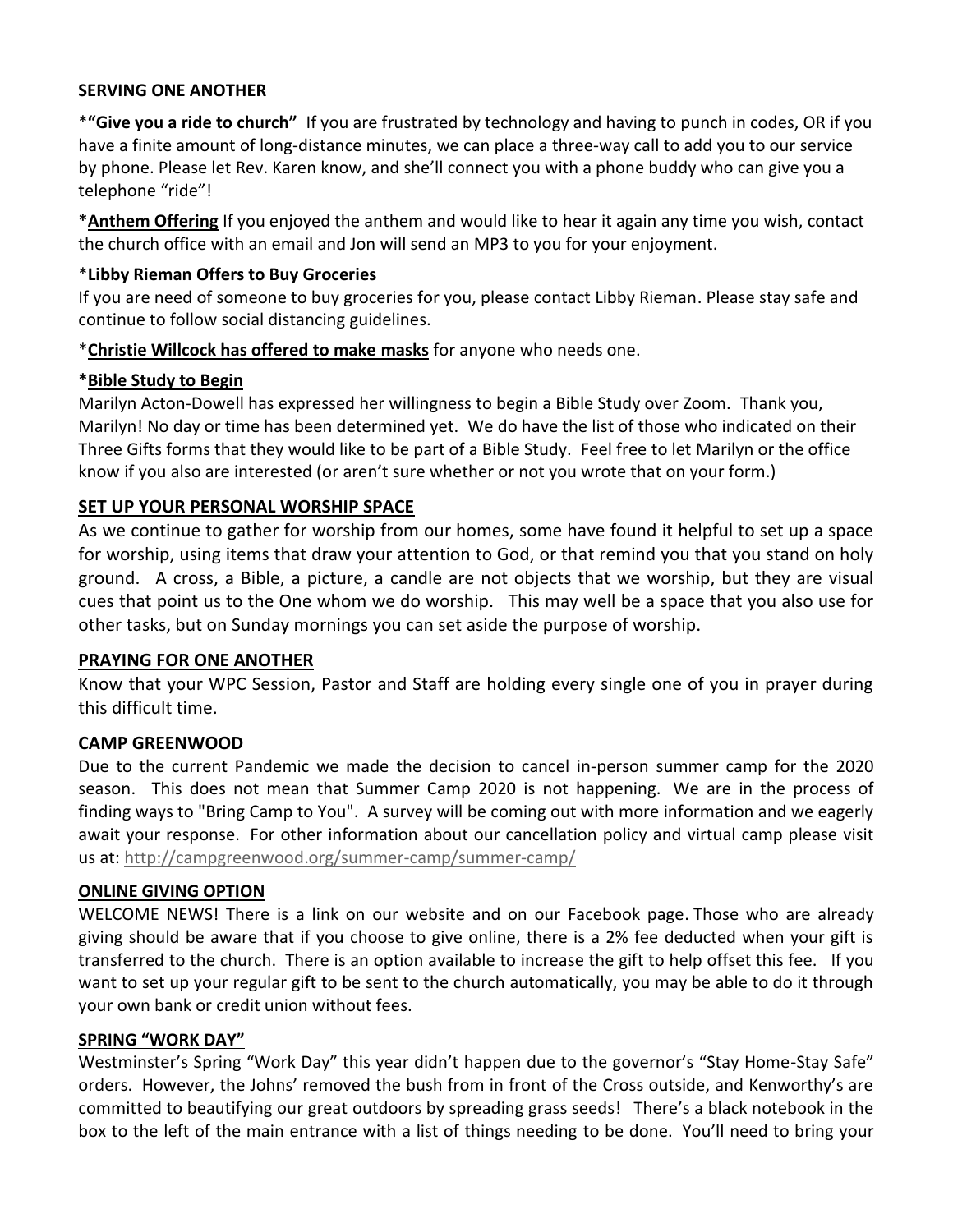own tools, or arrange with Jon or Karen to borrow a key to the shed. Thanks for helping if you're able to do so, and please initial tasks completed and make notes if needed in the notebook!

> A Taste of Covenant Gathering Offered Virtually July 12-17, 2020

#### **A TASTE OF COVENANT GATHERING**

Are You Ready for a Taste of Covenant Gathering? We're going virtual this year! Your Design Team has planned a delightful menu!

\*Appetizer: The dates still July 12 to 17, 2020 -- just online instead of in person!

\*Soup & Salad Course: Early morning e-mail with all the info you'll need for the day, including video to watch if/when you are able.

\*Main Serving: Afternoon scheduled



class times 2 days (1 hr) for pre-K to 5th grade, 2 days (1 hr + for Mid and High School). Adult class offering is by video, with an offering of late afternoon large group spiritual practice time, and also Bible Study.

\*Dessert Course: Evening worship or keynote or intergenerational activity. Social time follows.

\*Bread for the Journey: Holy Communion in closing worship. Take Bread of Life into the world.

*This is being offered free to all participants this year, though there will be an option to donate during the week. Sample what sounds good as time allows! Reservations Required! Registration info and more details early this week (May 18 – 24); contact Pastor Karen* 

### **SOUND SYSTEM UPGRADES WITH VIDEO STREAMING**

WPC received a generous gift requesting that it be used for 'something special'. We'll be upgrading our sound system with a video camera, which will allow us to bring worship to your home, even if we are in the sanctuary. An unexpected benefit of our inability to gather has been to extend worship to family members, travelers, and others whose health doesn't allow them to be present!

### **ANNUAL MEETING INFORMATION – SUNDAY, JUNE 28**

Westminster's Annual Meeting is held in June each year. Session has determined that we need to hold this meeting electronically, because we still will be worshipping together electronically at that time. Although our bylaws do not forbid this option, they also do not specifically permit it. *Therefore, the first action of the meeting will be to suspend the by-laws and allow the ordinary business of the Annual Meeting to take place electronically.* All other rules, such as the quorum, will remain in effect. Everyone will be able to hear, active members will have an opportunity to speak, and those connected by video on computer or phone will be able to see as well. Annual Report books will be produced as usual. Andy Rieman has offered to deliver these books to those who would like to receive a printed copy. They will also be e-mailed to those who receive newsletters and bulletins by e-mail.

**WEDNESDAY EVENINGS:** Dial in or come online at 6:00 P.M. for a brief devotion, a time of prayer, and then stay on and visit with one another! You can even have dinner while we're "together".

## **2020 GRADUATES – Congratulations from your friends at Westminster!**